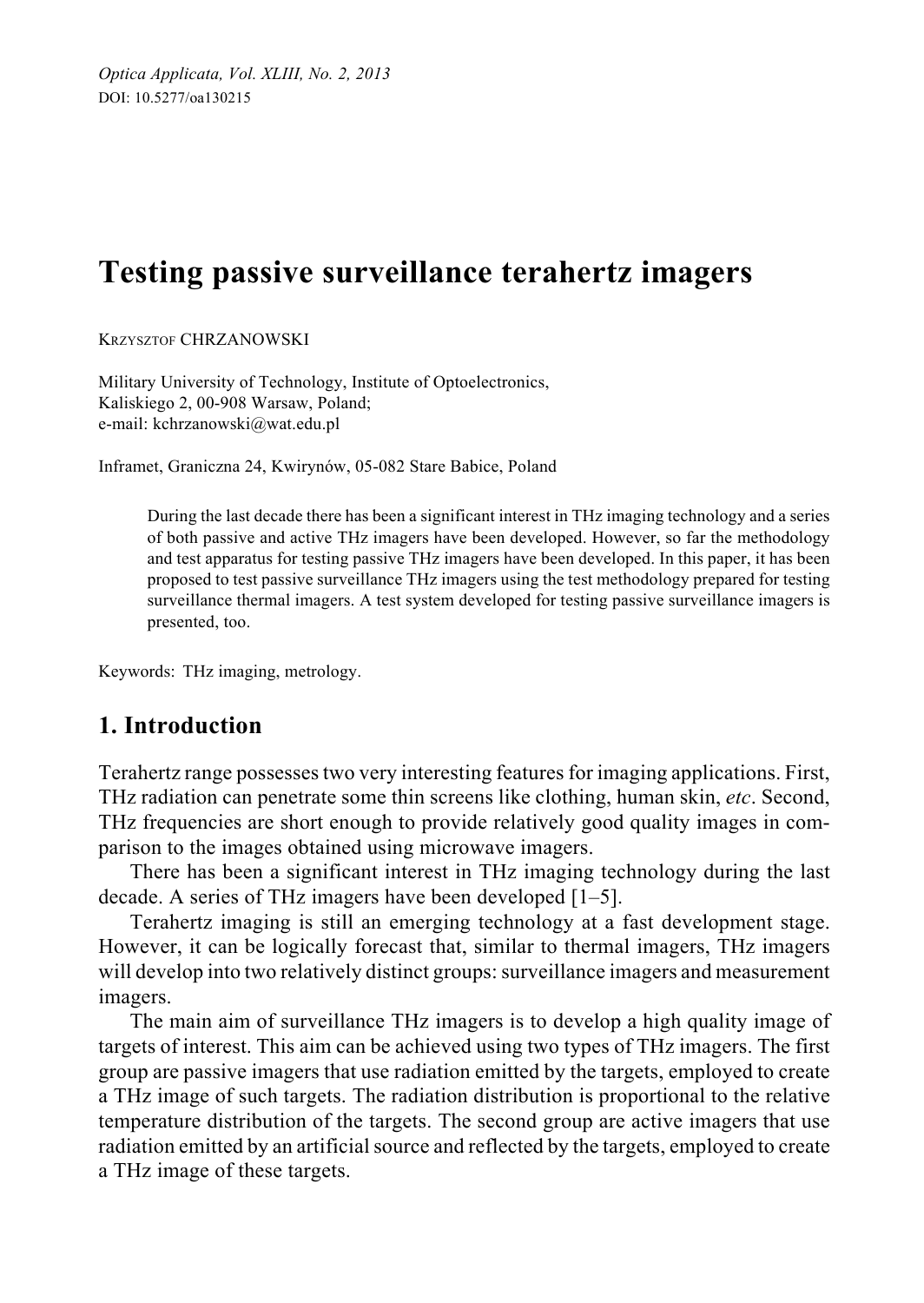Measurement (commercial) THz imagers create the images of targets of interest in a THz range, too. However, in contrast to surveillance imagers, the task of a measurement imager is to create images that are directly related to the absolute amount of THz radiation emitted (or reflected) by the target and to enable measurement of received THz radiation. The task of measurement THz imagers is not only to create a THz image but also to enable measurement of some physical quantities connected with the intensity of THz radiation.

This subtle difference between the surveillance THz imagers and the measurement THz imagers will cause differences in design of THz imagers similar to differences we see nowadays between the surveillance thermal imagers and the measurement thermal imagers.

The main market for surveillance THz imagers is a security/defense sector. The measurement THz imagers are mostly used for commercial applications in industry, science, medicine, *etc*. Sometimes the border between these two groups is blurred as some measurement THz imagers are used for both surveillance and measurement applications. However, in any case both groups of THz imagers should be tested using separate test methodologies because of different application purposes.

In this paper we concentrate on testing passive surveillance THz imagers. It can be expected that this group of THz imagers will dominate the market of THz imagers similarly to the situation in thermal imaging.

It has been noted recently that the metrology infrastructure and the theory in the infrared and optical radiometry sectors are extremely well-developed and comprehensive, and their large portions can be adapted to the millimeter-wave and terahertz frequency range [6]. Therefore the task of this paper is to analyze the possibilities to use the test methodology developed for testing surveillance thermal imagers for surveillance THz imagers.

## **2. Testing surveillance thermal imagers**

Testing surveillance thermal imager is based on a concept of projecting the images of some standard targets onto the direction of a tested thermal imager and measuring the parameters determined using the output distorted images. The thermal imager is then evaluated directly on the basis of measured parameters (MRTD, MDTD, MTF, NETD, FPN, non-uniformity, distortion, FOV, *etc*.) or ranges of detection, recognition and identifications of standard targets that are calculated on the basis of measured MRTD values.

The task of a test system for testing thermal imagers is to generate the images of some standard static targets of precisely known shapes, dimensions and temperature [7]. These images can be projected onto the tested thermal imager by the test system or viewed directly by the tested imager (Fig. 1). In both cases, the tested imager generates distorted copies of the original targets images. Next, the images generated by the tested imager are evaluated and important characteristics of the tested imagers are determined.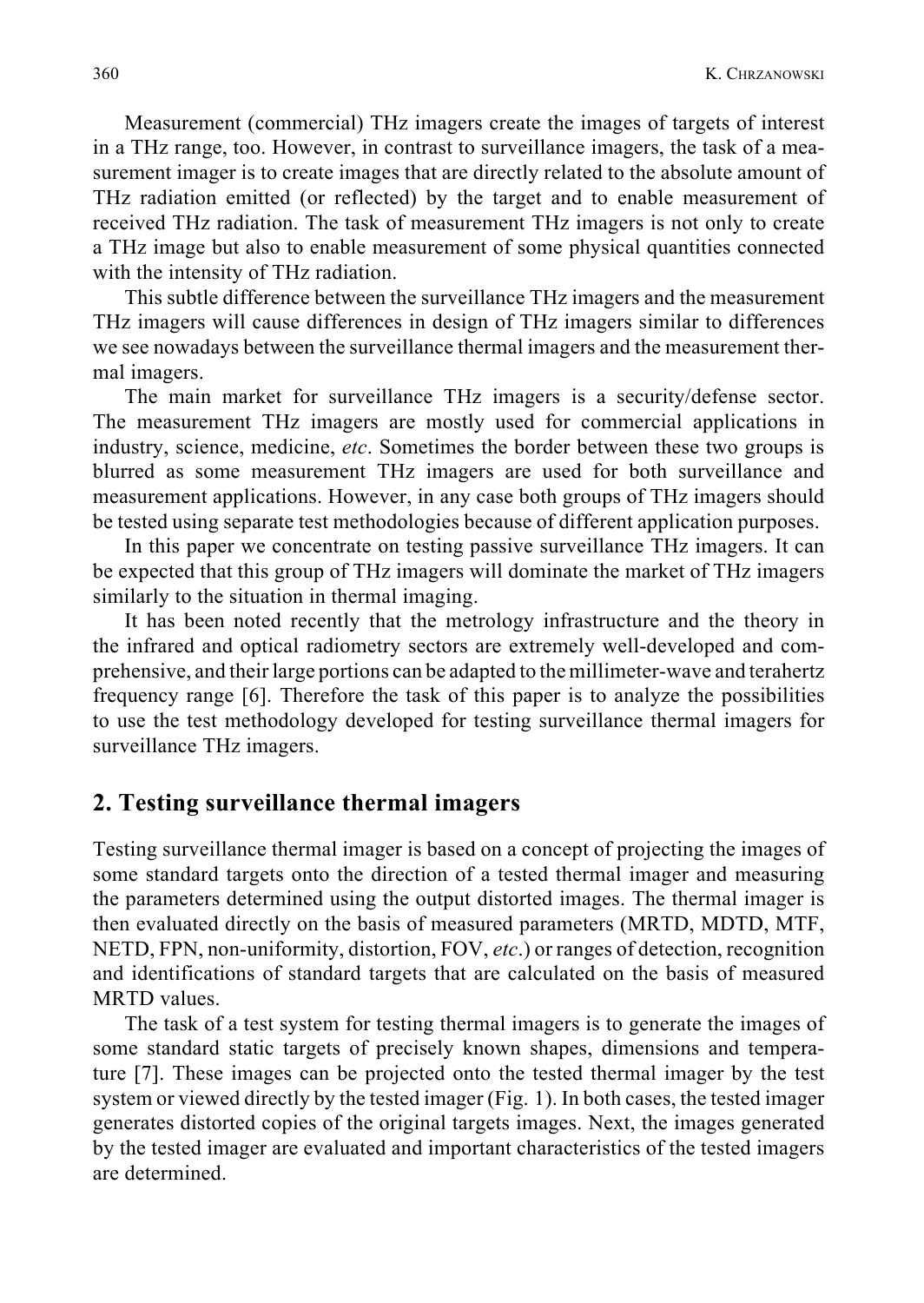#### *Testing passive surveillance terahertz imagers* 361



Fig. 1. Images of standard targets used during testing thermal imagers: 4-bar target (**a**), pinhole target (**b**), edge target (**c**), and slit target (**d**).

Technically, a system designed to test thermal imagers must satisfy four basic requirements:

– Ability to simulate targets of different geometrical shapes (needed to measure different parameters of thermal imagers);

– Ability to regulate precisely the angular size of simulated targets (in order to simulate changes in the distance at real conditions);

– Ability to regulate precisely the temperature difference of the simulated target in comparison to background temperature (needed in order to simulate variable contrast of thermal targets at real observation conditions);

– Ability to simulate targets located at a distance bigger than the minimal focus distance of the tested imager (typical work conditions).

The most popular type of test systems is a variable target image projector that projects the images of targets fixed to a rotary wheel using a reflective collimator as an image projector (Fig. 2). The tested thermal imager is located at the output of IR collimator and the target is located at the collimator input (the focal plane). The distance between the target and the tested imagers is very short. The distance is typically no more than about 4 m if the optical ray way is analyzed; and the distance is usually not within the focusing range of typical surveillance thermal imagers. However, because the collimator is used as an image projector, the imager "sees"



Fig. 2. Diagram of the variable target test system (image projector).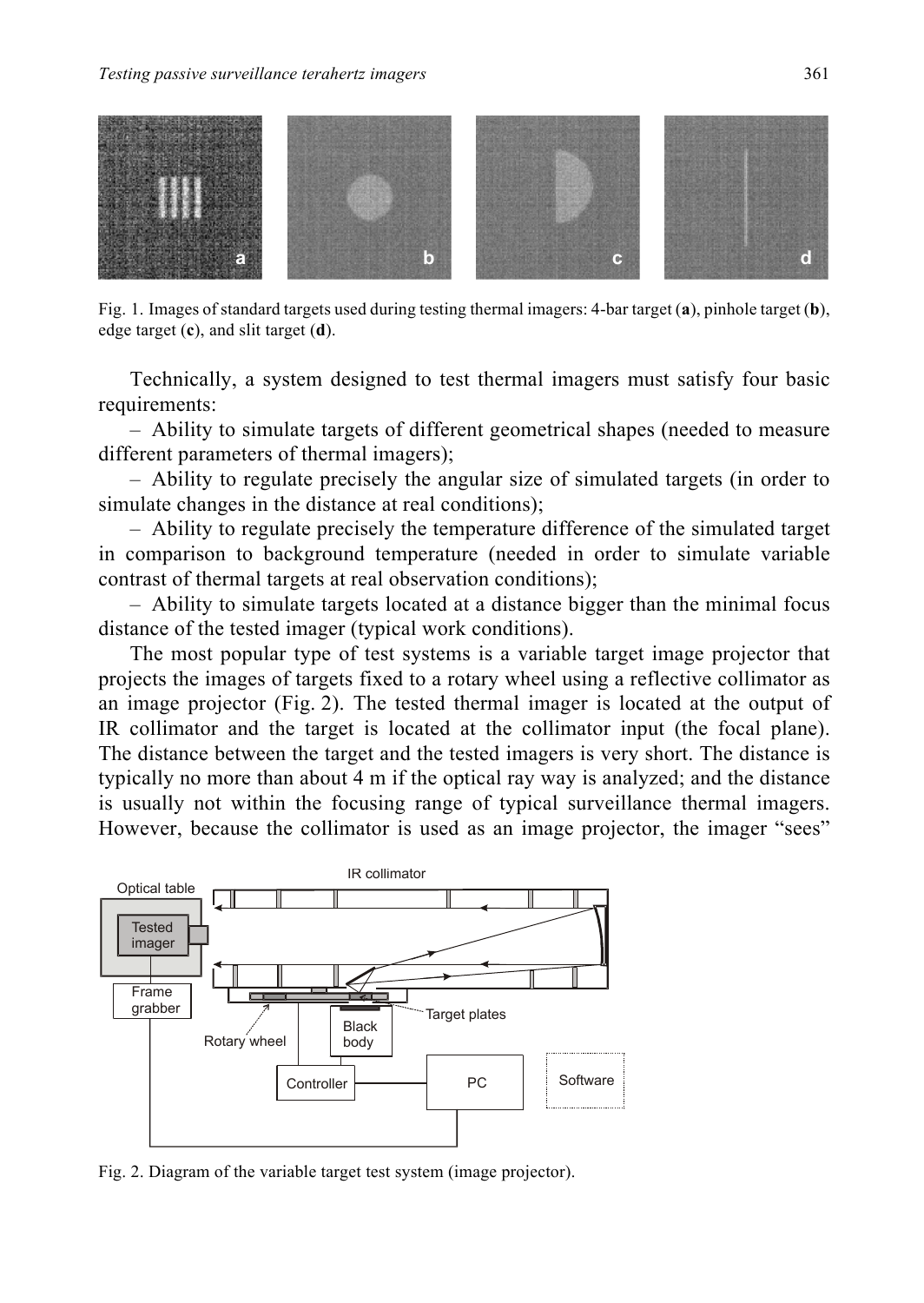the target as a very long distance object that is within the imager focusing range. Next, a series of targets are fixed to a rotary wheel. By rotating the wheel, it is possible to exchange targets quickly. By changing target dimensions, the changes in the distance are simulated.

Images generated by tested thermal imagers are analyzed subjectively by human observers (measurement of MRTD and MDTD) or by software (semi-automatic measurement of MTF, SiTF, NETD, FPN, non-uniformity, distortion, FOV, *etc*.).

# **3. Concept of testing surveillance THz imagers**

Nowadays, surveillance THz imagers are typically bulky devices used in indoor conditions for short range security surveillance in contrast to small, portable thermal imagers that can be used at any conditions. However, the task of surveillance THz imagers is the same as the task of surveillance thermal imagers: to detect, recognize and identify targets of interest. At the same time, passive THz imagers use the same principle to create the image of observed scenery: differences in the power of thermal radiation emitted or reflected by the targets of interest in comparison to the power of thermal radiation emitted by the background.

Such a situation creates a theoretical possibility to use the complete typical methodology of testing thermal imagers for testing THz imagers. It looks that there are no logical obstacles to use such parameters like MRTD, MDTD, MTF, noise parameters (NETD, FPN, non-uniformity), distortion, FOV, *etc*., for testing passive surveillance THz imagers.

As it was shown earlier testing of thermal imagers is based on the use of image projectors built as a set combing reflective collimators, rotary wheels, targets and area blackbodies.

Reflective collimators built of metal-coated mirrors work well both in infrared and THz regions, particularly well in the case of gold-coated mirrors. Next, the general concept of manufacturing targets by cutting precision holes in metal sheets is valid both in IR region and THz region.

There are however several serious technical challenges to convert typical infrared test systems into a system for testing THz imagers.

First, typical differential blackbodies used in the systems for testing thermal imagers offered by several manufacturers [8–12] poorly perform when testing THz imagers due to too low emissivity of the differential area IR blackbodies in THz region. The reason is that typical high emissivity paints used in design of differential area infrared blackbodies become partially translucent in THz region. In this way, the reflectance of typical metal emitters coated with Nextel 811 (typical coating) rises over the level of 0.05 (effective emissivity below about 0.95) at wavelengths over about 70 μm. A special coating developed for the THz range by DuPont Coatings GmbH, Germany (the Herberts 1356H) performs significantly better but still its reflectance is over 0.05 level at wavelengths higher than about 180  $\mu$ m [13]. Another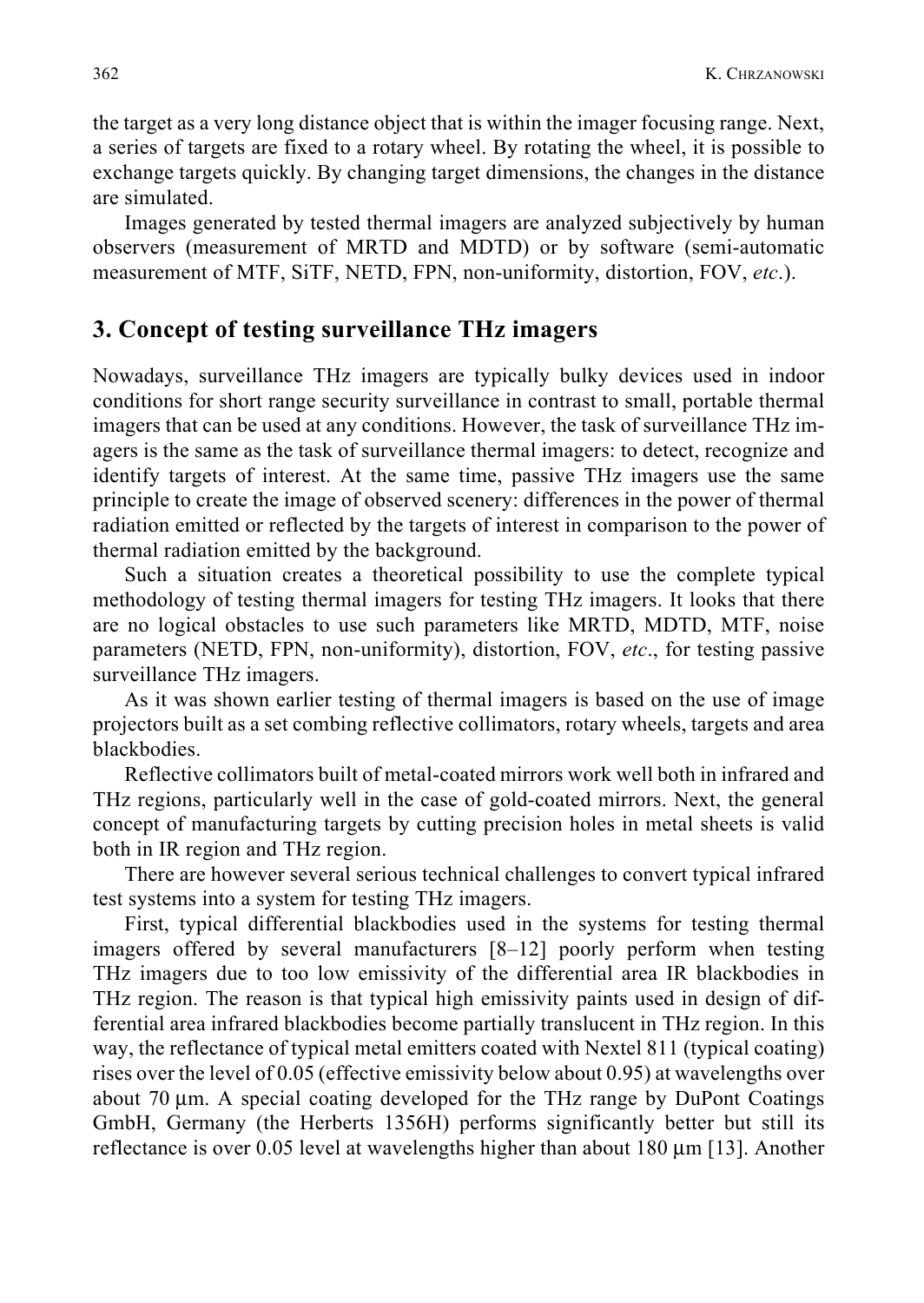commercial coating (Sensoterm) performs poorly in the whole THz region as its reflectance is over 0.1 [13].

Second, there are the same problems with the test targets manufactured as metal sheets coated with the same paints as with the blackbodies.

Third, typical IR collimators used in THz region would be more vulnerable to stray radiation due to higher reflectivity of their internal coatings. Next, it is necessary to use big targets and big blackbodies due to low resolution of THz imagers. This means that potential THz collimators should be characterized by much bigger field of view than FOV of typical IR collimators and this situation would generate bigger aberrations. However, the problem with the collimator can be solved easily because this module is not strictly needed for testing surveillance THz imagers.

A great majority of surveillance thermal imagers was designed to enable observation of long distance targets (at least hundred of meters). Therefore collimators are needed to simulate targets at long distance conditions (optical infinity).



Fig. 3. Diagram of the variable distance test system.

THz imagers due to high absorbance of atmosphere will be probably mostly used for short distance surveillance (not more than a dozen meters). Therefore a test system understood as a large blackbody integrated with a target seen directly by tested THz imagers can be used for testing these imagers (Fig. 3). If a distance imager–target is varied, then spatial frequency of 4-bar target is regulated and different distances of imager–real targets can be simulated. Practically this is a copy of a concept of the so-called variable distance test system used sometimes in testing thermal imagers.

To summarize, it is possible to use almost directly the methodology of testing thermal imagers for testing THz imagers if proper THz blackbodies and THz targets are developed.

# **4. Requirements on blackbodies for testing surveillance THz imagers**

Let us now formulate requirements on a blackbody for the testing THz imagers system.

First, emissivity of IR blackbodies used in testing thermal imagers is typically at the level of 0.97±0.01. However, popular STANAG 4349 that presents requirements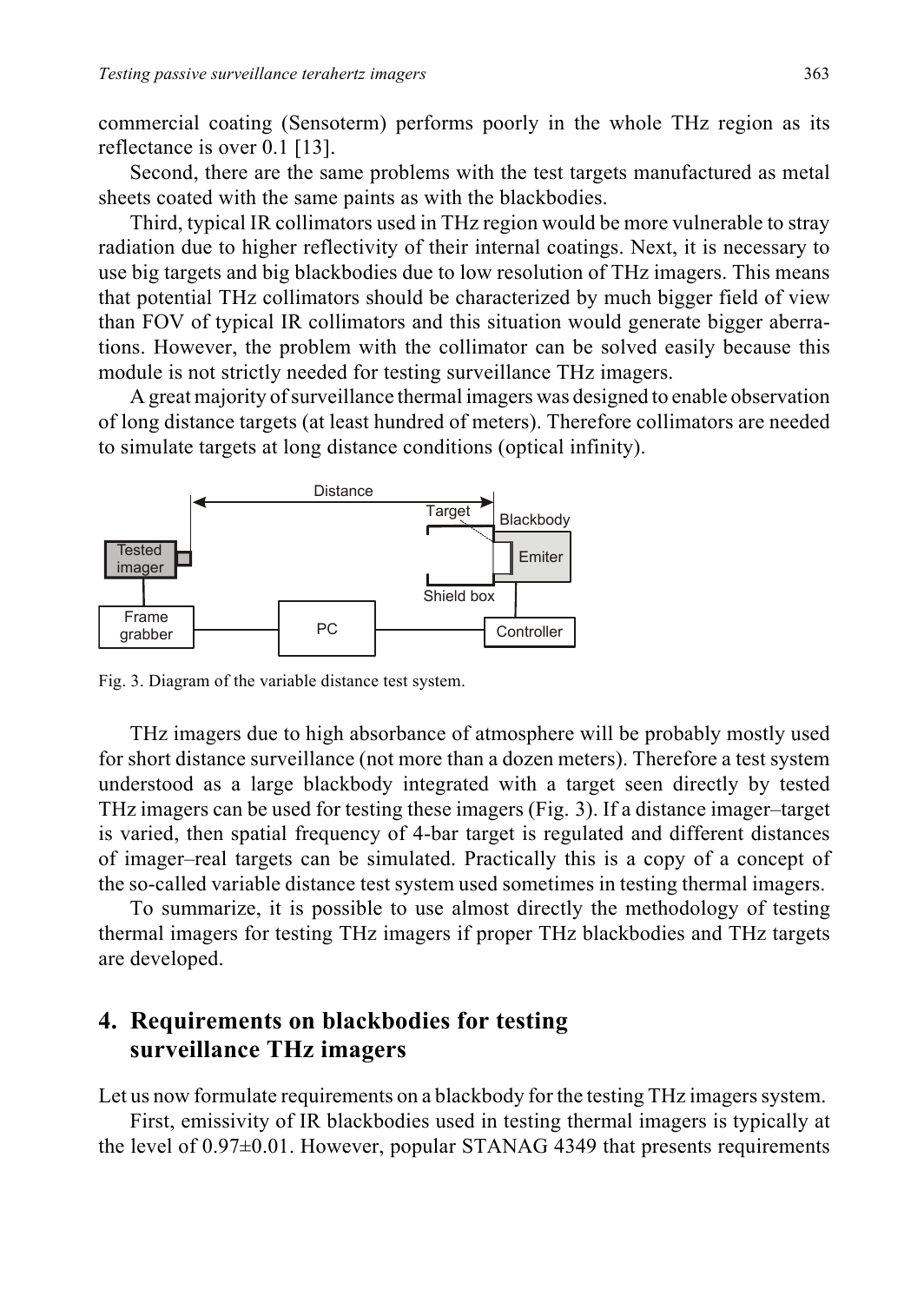on the equipment for testing thermal imagers requires the usage of the blackbodies of emissivity equal or higher than 0.95 [14]. Let us adopt the same requirements for the emissivity of THz blackbodies.

Second, blackbodies used in the variable distance test systems for testing thermal imagers are typically large, with the active area not smaller than 150×150 mm. Due to low resolution of THz it should be logically expected that the same size blackbodies or larger ones will be needed.

Third, differential blackbodies capable to generate both the positive contrast images and the negative ones are needed in testing thermal imagers. If the methodology of testing thermal imagers in testing THz imagers is to be used, then the differential blackbodies of a differential temperature range at least  $\pm 20$  K relative to ambient temperature are needed.

Fourth, in long terms it can be expected that NETD of passive THz imagers can be similar to NETD of non-cooled thermal imagers (range from about 50–150 mK). Therefore, the temperature resolution of THz blackbodies should not be worse than 10 mK (preferably 1 mK). Roughly the same can be said about temporal stability.

Fifth, the measurement of most parameters of thermal imagers requires the blackbody to be stabilized at a set of different temperature levels. Therefore, the blackbody speed (time needed to change and stabilize blackbody temperature) a crucial parameter if we want to avoid spending hours to measure a single parameter of a single thermal imager. The same conclusion is valid in the case of THz imagers, too. Typical settling time at 10 K temperature step is below 60 s in the case of typical differential IR blackbodies. Let us reduce here the requirements on the speed of THz blackbodies and assume that the settling time of THz blackbodies should be lower than 120 s.

The development of only one potentially interesting THz blackbody has been reported lately: aqueous blackbody calibration source [6]. This blackbody looks potentially very promising: high emissivity  $(> 98.5\%$  over the operating band), large area (200×200 mm), wide temperature range from about 0 to about 100  $\degree$ C (if cooling/heating systems are used), and good temperature stability (20 mK). However, the developed aqueous THz blackbody is a bulky blackbody of big thermal and temporal inertia (21 liters of water). It is not clearly stated what is this blackbody speed but it can be estimated that time needed to stabilize the temperature below say 20 mK at 10 K step should be not lower than about 15–30 minutes. This is a big decrease in the blackbody speed in comparison to fast and convenient differential IR blackbodies used in the systems for testing thermal imagers of settling time close to 1 minute. Anyone having experience in testing thermal imagers will agree that blackbody speed is an important factor. At the same time, due to mechanical constraints, there could be problems to use aqueous blackbodies in the systems where the blackbody is to cooperate with a rotary wheel with targets or directly with targets. Finally, the aqueous blackbody discussed here was developed for scientific projects not as commercial products that could be easily reproduced and manufactured.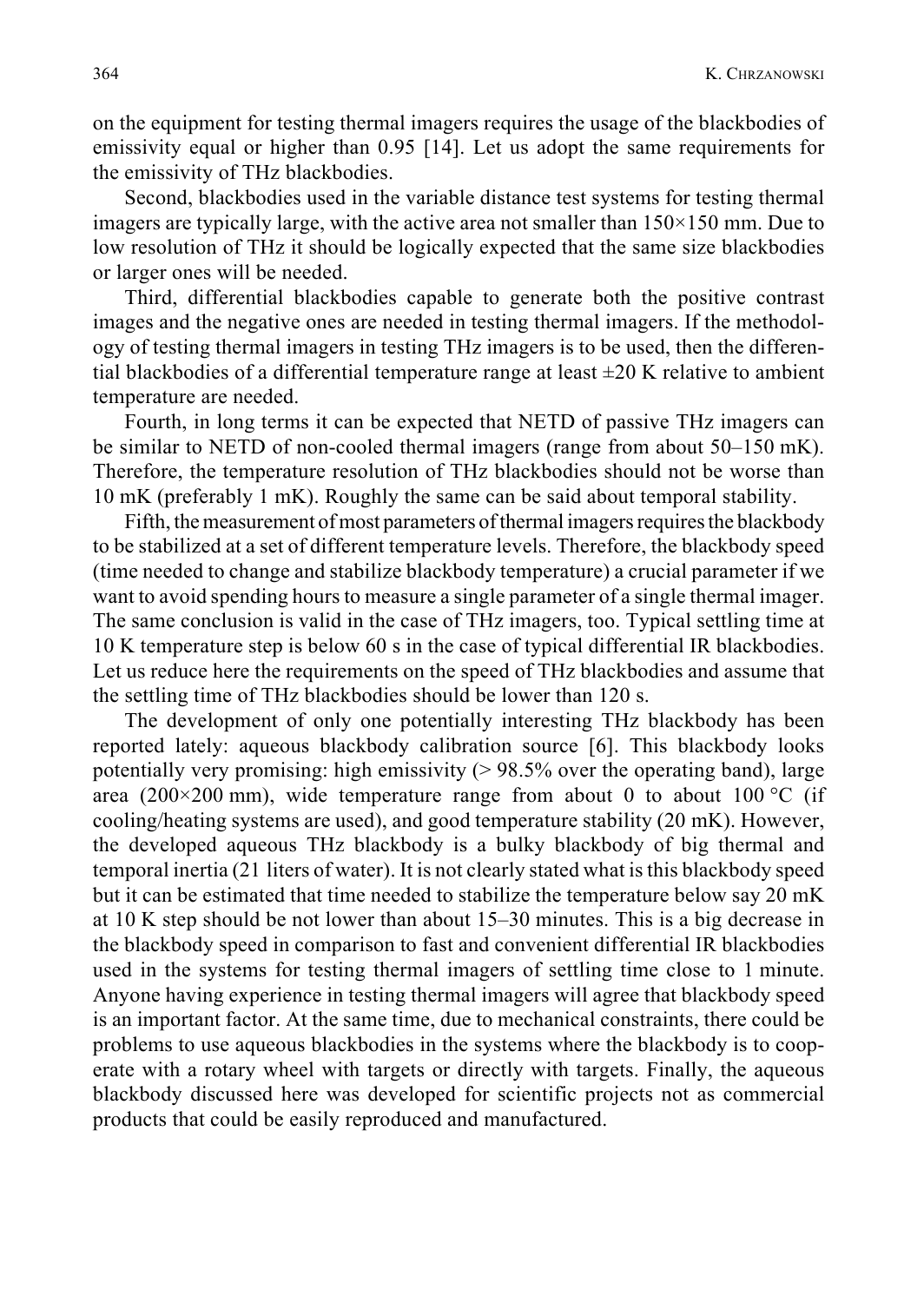# **5. Design of differential area THz blackbody**

On the basis of arguments presented in previous section it can be concluded that the aqueous blackbody presented in [6] is not well suited for systems for testing surveillance THz imagers. Therefore the ways to adapt the design of a typical differential area of IR blackbodies used in systems for testing thermal imagers [8–12] should be analyzed. Drawing of an exemplary typical differential area of IR blackbody is shown in Fig. 4. If this drawing is analyzed then it can be found that the blackbody of such a design can be directly used for testing THz imagers if only one basic technical problem is solved: too low emissivity of emitters in the typical differential area blackbodies. The emitters are typically built as metal plates manufactured from metals of high thermal conductivity (copper and its alloys) coated using special black matte paints (Nextel 811, *etc*.). The paints becomes semitransparent in THz range and emitter emissivity can drop even below 0.5 at longer wavelengths.



Fig. 4. Block diagram of exemplary differential area IR blackbody.

The simplest potential solution to design a blackbody emitter for THz range would be to manufacture this emitter not from metal plate but from materials that work as good THz absorbers. High absorbance means high emissivity and then the problem of low emissivity of blackbody emitter is solved.

There are commercially available microwave absorbers that absorb well also THz radiation [15–18]. These commercial microwave/THz absorbers are manufactured using a set of different technologies. However, all these commercial THz absorbers are practically useless for designers of THz blackbodies because of their low thermal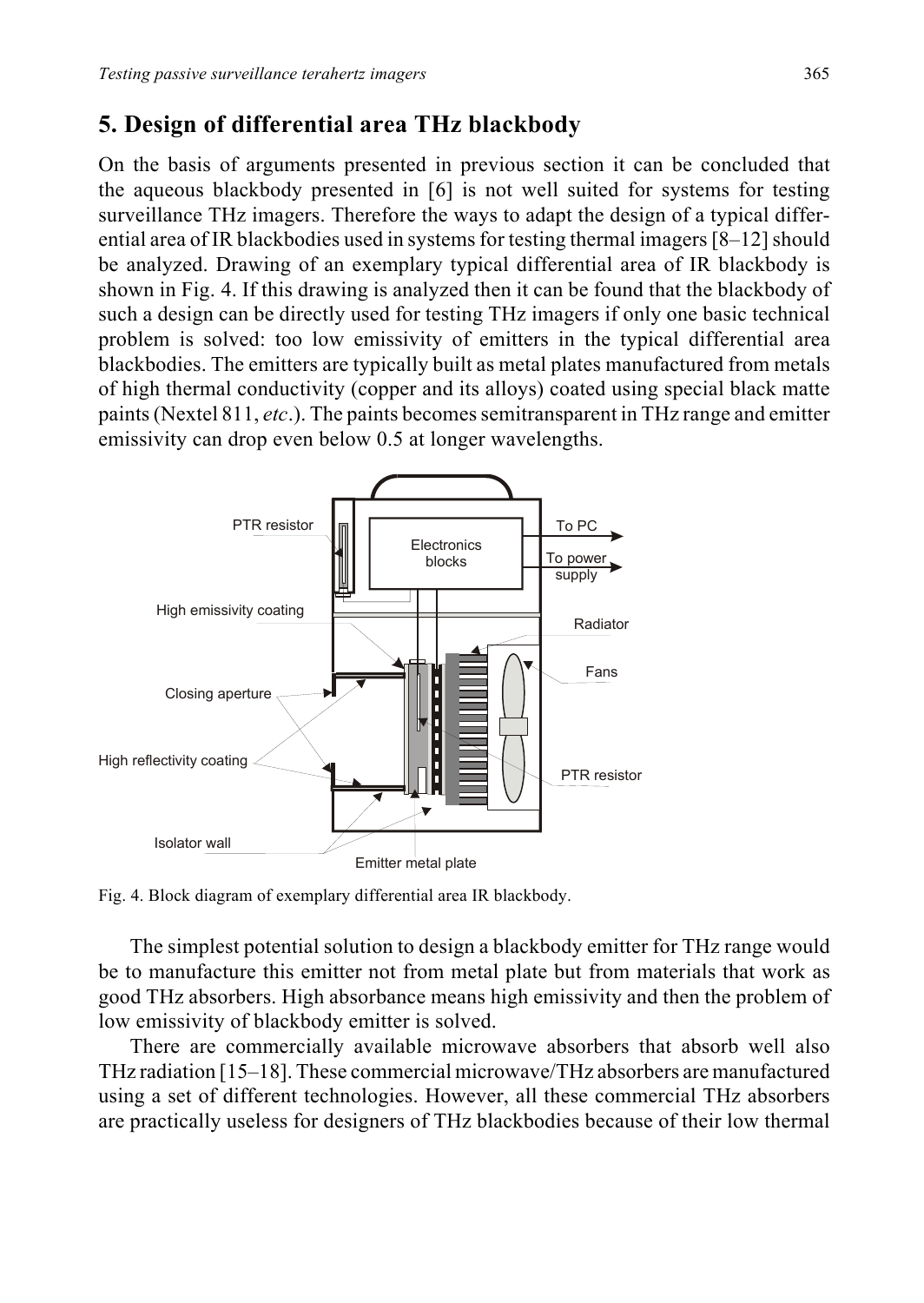conductivity. The latter parameter is not given by manufacturers as being not important for typical applications. However, practical experiments carried out by the author showed that the thermal conductivity of these absorbers roughly vary from about  $0.02 \text{ Wm}^{-1}\text{K}^{-1}$  in the case of carbon loaded foam laminate sheets to about  $0.4 \text{ Wm}^{-1}\text{K}^{-1}$  in the case of absorbers based on rigid urethane. If the latter values are compared with thermal conductivity of copper (common material for emitters of IR blackbodies) close to level of 400  $Wm^{-1}K^{-1}$  then it can be concluded that thermal conductivity of commercial THz absorbing materials is very low. The consequences are very serious. External surface would be much cooler comparing to internal surface heated by Peltier element. Temperature sensor inserted in the center of the emitter plate would sense an average temperature. Therefore, it is not possible to predict accurately the intensity of THz radiation on the basis of temperature sensor indication if the emitter plate is made from typical THz absorbing materials.

To conclude, it is not possible to design accurate differential area THz blackbodies using typical commercial THz absorbers. New materials characterized by at least medium thermal conductivity, and high absorbance of THz radiation are needed.

A long series of experiments with different materials within last several years was performed by the author. The preliminary results showed that it is not possible to design proper THz blackbody emitter using only one-component material. When high absorbance was achieved then thermal conductivity was too low, and *vice versa*. Therefore, the work was concentrated on finding a technology of processing a mixture of different components that would produce a rigid plate of both high THz absorbance and medium/high thermal conductivity. There are dozens of potential technologies and hundreds of combinations of mixing the potentially interesting components.

The author of this paper is not a material engineering specialist. Next, the funds for experiments were very limited. Therefore the experiments were carried out on a try and check basis with low accuracy control of material processing. Great majority of experiments failed to produce any useful results but several of them produced more promising results.

Processing at a high temperature of mixture of graphite powder, alumina powder, diamond powder, ferrite powder subjected to high pressure is an example of a technique that produces quasi-rigid material of quite high emissivity in THz range and a good thermal conductivity. Experiments showed that it is possible to produce rigid plates of width of about 15 mm and thermal conductivity of about 14  $Wm^{-1}K^{-1}$ . This conductivity is almost 30 times lower than thermal conductivity of copper but it is almost sufficient for emitter in differential blackbodies where the temperature difference relative to ambient temperature is rather small (typically not bigger than 20 K) and losses due to radiant transfer are not big. Next, the emitter plate was molded to achieve triangular wave shape as shown in Fig. 5**a**. Measurement results of spectral normal reflectance in THz range shown in Fig. 5**b** confirm that normal reflectance of the blackbody emitter is lower than 0.05 in spectral range up to 2 mm wavelength.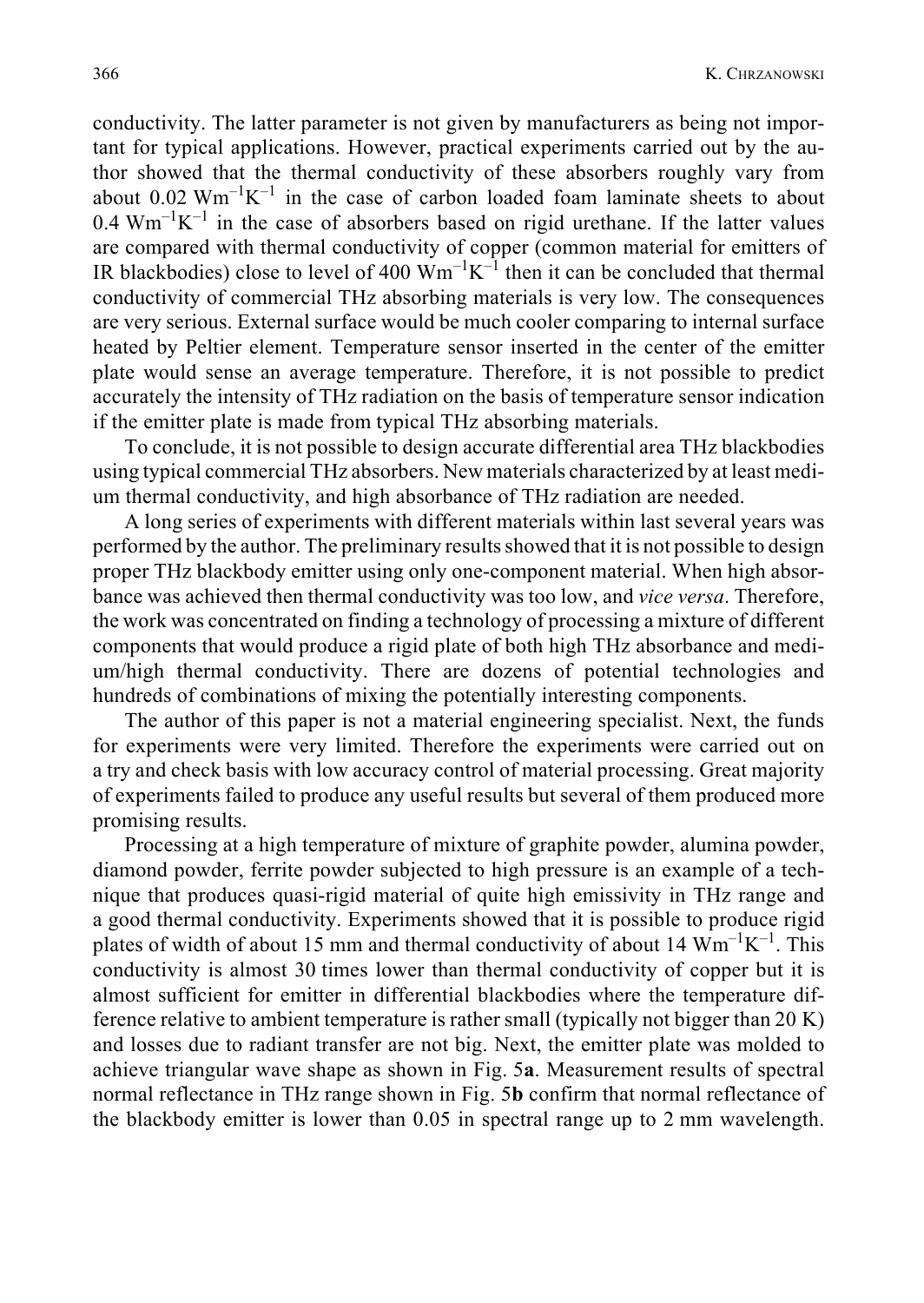

Fig. 5. Properties of emitter plate of the differential THz blackbody: dimensions (**a**), spectral reflectance (**b**).

Such results suggest that emissivity of the blackbody emitter is higher than 0.95 in this THz band.

Measurement results of reflectance of tested emitter plate are significantly higher than reflectance of commercial THz absorbers [15–18]. Thermal conductivity of this emitter plate is barely medium level. Further on, the manufactured plate is brittle. There are also other disadvantages of briefly described earlier manufacturing method. These disadvantages open perspectives for future improvements of manufacturing emitters for THz blackbodies.

## **6. Design of THz test system**

As it was mentioned in Section 3 the concept of the variable distance test system can be directly used for testing passive surveillance THz imagers (Fig. 3). The tested imager sees directly differential blackbody through holes (typically four bar pattern) in a large target of ambient temperature. By regulation of the blackbody emitter temperature of we regulate the differential temperature relative to the target temperature. Regulation of spatial frequency of 4-bar target can be achieved by regulation of the imager–target distance.

Targets used for testing the thermal imagers are typically the emissive type targets. This means that the target manufactured from a metal sheet is coated using high emissivity coating and the target emits IR radiation depending on its temperature. For reasons discussed earlier targets for testers of THz imagers cannot be manufactured from metal sheets. These targets could be manufactured from the same material as the earlier discussed blackbody emitter that works as a good THz absorber. The problem is that this material is rather brittle and it is difficult to make required holes with a high accuracy. Therefore, it was proposed to use the reflective type targets as shown Fig. 6. The target is manufactured from a polished metal sheet of high reflectivity over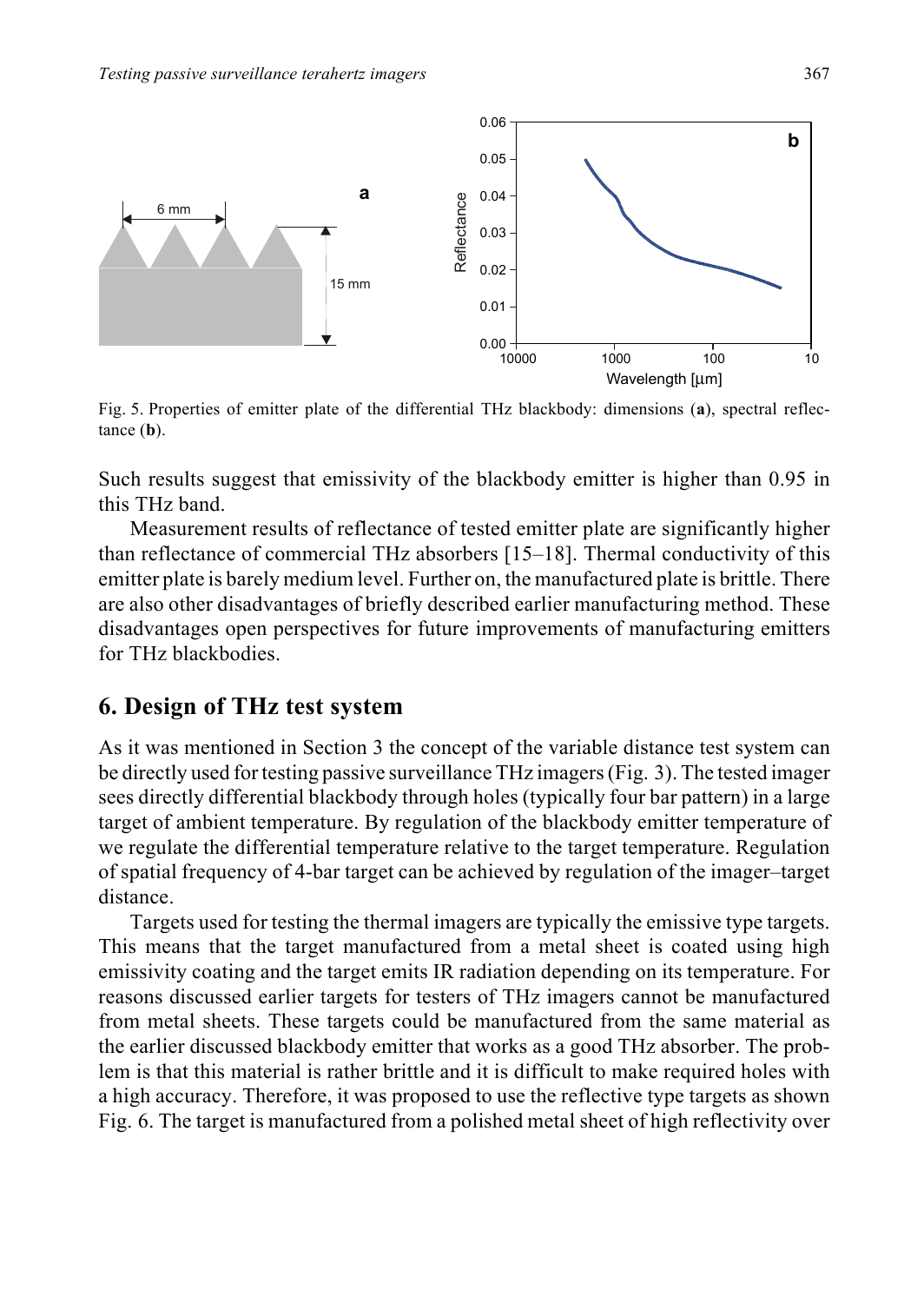

Fig. 6. Diagram of THz test system built using a reflective target.

0.99 in THz region. Holes (typically 4-bar shapes) are precisely cut in the target sheet. The tested imager will see the blackbody emitting via holes in the target. Next, the target is tilted by an angle of about 20 deg and the THz imager will see the blackbody emitter through holes in the target and the absorber plate reflected by target plate.

Two temperature sensing probes are used by the blackbody: one in the emitter plate, second in the absorber plate. In this way the differential temperature of target simulated by the test system is precisely known and can be regulated by changing the temperature of the emitter. Generation of images of different target shapes and target dimensions can be achieved by manual exchange of the reflective targets.



Fig. 7. Photo of the test system for testing passive surveillance THz imagers.



Fig. 8. Image of the THP test system generated by the tested THz imager during MRTD measurements (tests of a scanning 64-element imager).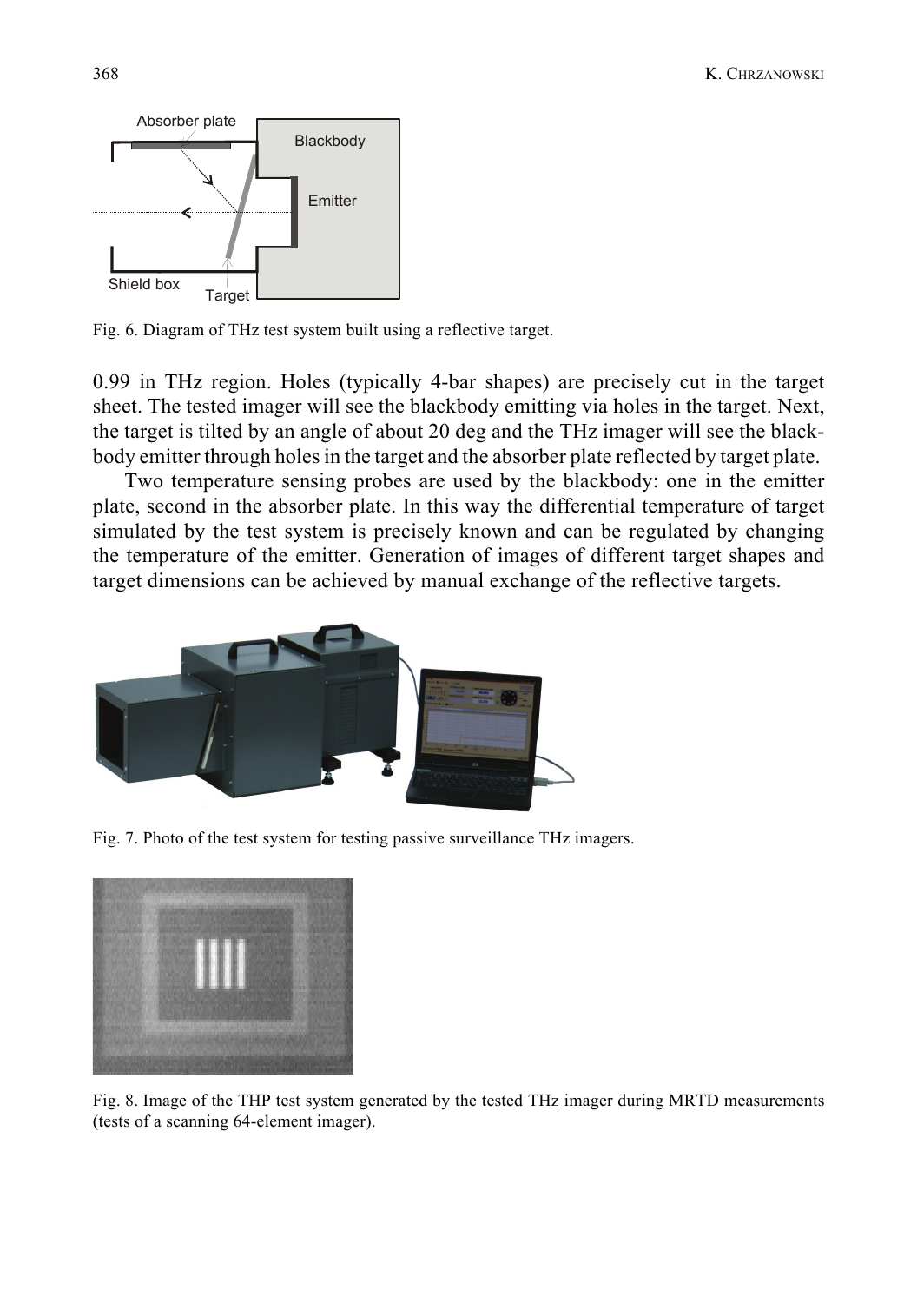| Parameter                      | Value                                                                                                                                                                                                        |
|--------------------------------|--------------------------------------------------------------------------------------------------------------------------------------------------------------------------------------------------------------|
| Modules                        | blackbody, shield box, absorber plate, set of targets,                                                                                                                                                       |
|                                | frame grabber, portable PC                                                                                                                                                                                   |
|                                | Blackbody                                                                                                                                                                                                    |
| Blackbody aperture             | $150\times150$ mm                                                                                                                                                                                            |
| Absolute temperature range     | From 5 $\degree$ C to 65 $\degree$ C at 25 $\degree$ C ambient temperature                                                                                                                                   |
| Differential temperature range | From $-20$ °C to 40 °C                                                                                                                                                                                       |
| Emissivity                     | $\geq$ 0.95 at spectral band up to 2 mm wavelength                                                                                                                                                           |
| Set point and resolution       | $1 \text{ mK}$                                                                                                                                                                                               |
| Temperature uniformity         | $< 0.06$ °C                                                                                                                                                                                                  |
| Settling time                  | $\leq$ 120 s at $\Delta T$ = 10 °C                                                                                                                                                                           |
| Regulation stability           | $\pm 4$ mK at $\Delta T = 10$ °C                                                                                                                                                                             |
|                                | Set of targets                                                                                                                                                                                               |
| Dimension of the target        | $200 \times 200$ mm                                                                                                                                                                                          |
| Target number                  | Set of eight 4-bar targets (for MRTD measurement),<br>set of eight pinhole targets (for MDTD measurement),<br>one edge target (for MTF measurement),<br>one square target (for noise parameters measurement) |
| Bar width of 4-bar targets     | 16 mm, 10 mm, 8 mm, 6 mm, 4 mm, 3 mm,<br>2 mm, 1.5 mm                                                                                                                                                        |
| Target reflectivity            | > 0.99                                                                                                                                                                                                       |
|                                | Absorber plate                                                                                                                                                                                               |
| Dimensions                     | $350 \times 250$ mm                                                                                                                                                                                          |
| Emissivity                     | $\geq$ 0.97 at spectral band up to 2 mm wavelength                                                                                                                                                           |
|                                | Test capabilities                                                                                                                                                                                            |
| List of measured parameters    | MRTD, MDTD, MTF, NETD, FPN,<br>non-uniformity, FOV<br>Option: 3D Noise model, NPSD                                                                                                                           |

T a b l e 1. Parameter of THz test system.

Photo of the test system designed using the concept discussed earlier is shown in Fig. 7 and the parameters of this test system in Tab. 1. If the parameters presented in the latter table are analyzed then it can be concluded that the test capabilities of this THz tester are almost identical as capabilities of similar test systems designed for testing thermal imagers. Therefore it should be expected that the developed test system should be a useful tool in testing and evaluation of passive surveillance imagers.

The developed test systems has already passed preliminary tests with a prototype THz imager built using 64-element linear detector (spectral band from 0.05 to 1 mm) and optical scanning system. The imager generated images of different targets as it was expected theoretically (Fig. 8). More tests are expected when the development of this THz imager is finished.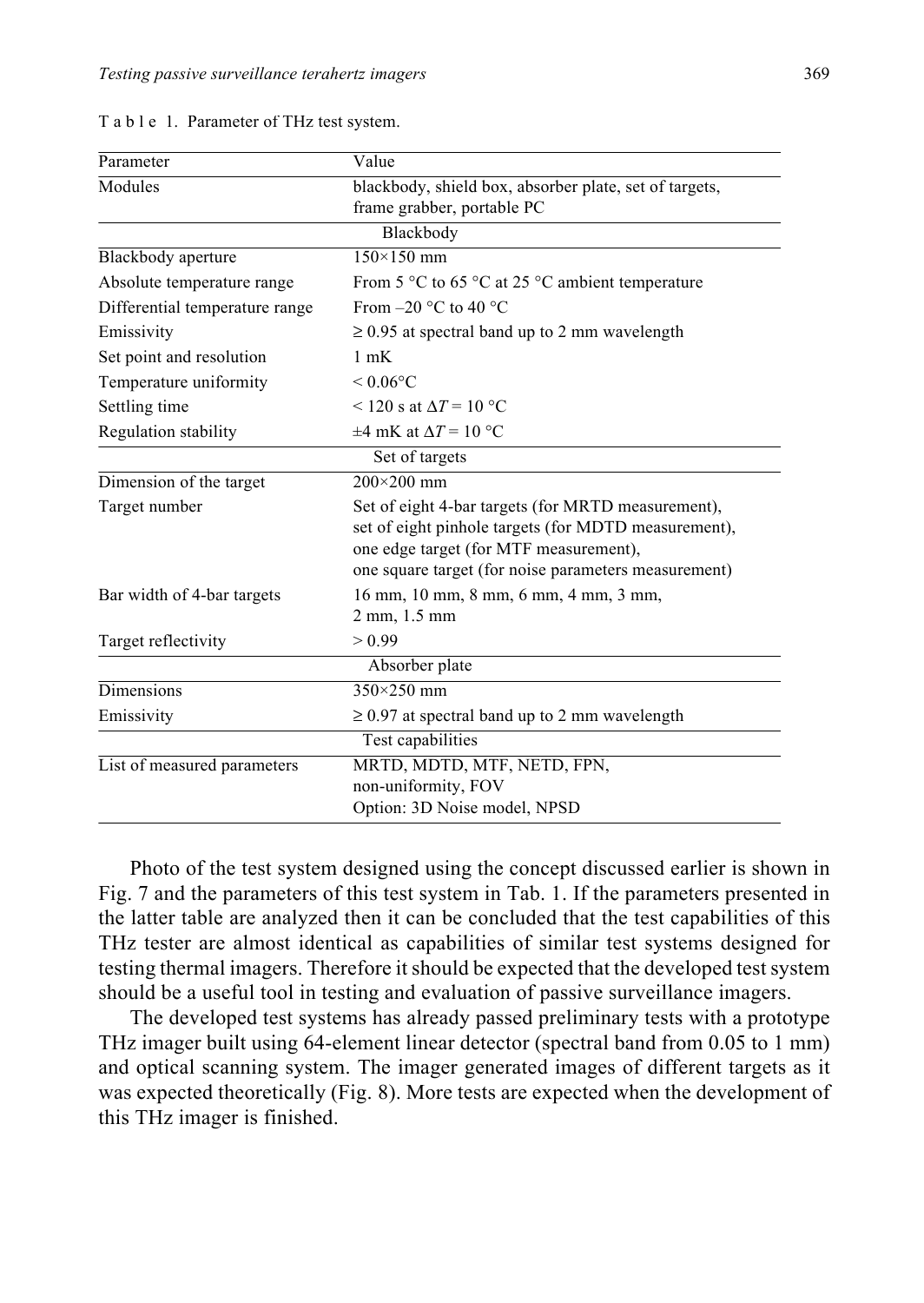## **7. Conclusions**

A methodology of testing passive surveillance THz imagers understood as test methods and test apparatus was proposed in this paper. The proposed methodology can be treated as a modification of a well established methodology used for testing thermal imagers. It should be expected that proposed test methods and test system will find wide applications in testing passive surveillance THz imagers.

The proposed methodology was initially verified by testing a prototype THz imager but practical validation of the developed test system using a series of different THz imagers is needed. Next, further research on improvements of the developed test system should be carried out. Bigger blackbodies and bigger targets are needed when testing THz imagers of lower resolution or from longer distance. Improvement of technology of manufacturing the emitters for THz blackbodies are needed to improve emitter emissivity, thermal conductivity and mechanical properties. Further on, methods to evaluate passive surveillance THz imagers on the basis of measured parameters should be developed.

To summarize, the THz imaging technology is at the preliminary phase of development and the same can be said about the THz test methodology. The paper should be treated as a starting point on a way to establish a metrological infrastructure for testing earlier mentioned new type of surveillance systems.

#### **References**

- [1] LUUKANEN A., GRÖNBERG L., HELISTÖ P., PENTTILÄ J.S., SEPPÄ H., SIPOLA H., DIETLEIN C.R., GROSSMAN E.N., *Passive Euro-American terahertz camera (PEAT-CAM): passive indoor THz imaging at video rates for security applications*, Proceedings of SPIE **6548**, 2007, article 654808.
- [2] WAI LAM CHAN, CHARAN K., TAKHAR D., KELLY K.F., BARANIUK R.G., MITTLEMAN D.M., *A single- -pixel terahertz imaging system based on compressed sensing*, Applied Physics Letters **93**(12), 2008, article 121105.
- [3] SCHUSTER F., VIDELIER H., DUPRET A., COQUILLAT D., SAKOWICZ M., ROSTAING J., TCHAGASPANIAN M., GIFFARD B., KNAP W., *A broadband THz imager in a low-cost CMOS technology*, Solid-State Circuits Conference Digest of Technical Papers (ISSCC), 2011 IEEE International, San Francisco, USA, 2011.
- [4] http://www.agiltron.com/pdfs/thz%20imager%20specs.pdf
- [5] GROSSMAN E., DIETLEIN C., ALA-LAURINAHO J., LEIVO M., GRONBERG L., GRONHOLM M., LAPPALAINEN P., RAUTIAINEN A., TAMMINEN A., LUUKANEN A., *Passive terahertz camera for standoff security screening*, Applied Optics **49**(19), 2010, pp. E106–E120.
- [6] DIETLEIN C., POPOVIĆ Z., GROSSMAN E.N., *Aqueous blackbody calibration source for millimeter-wave/terahertz metrology*, Applied Optics **47**(30), 2008, pp. 5604–5615.
- [7] CHRZANOWSKI K., *Testing Thermal Imagers Practical Guide*, Military University of Technology, Warszawa, 2010.
- [8] www.inframet.com
- [9] www.ci-system.com
- [10] www.sbir.com
- [11] www.hgh-ir.fr
- [12] www.eoi.com